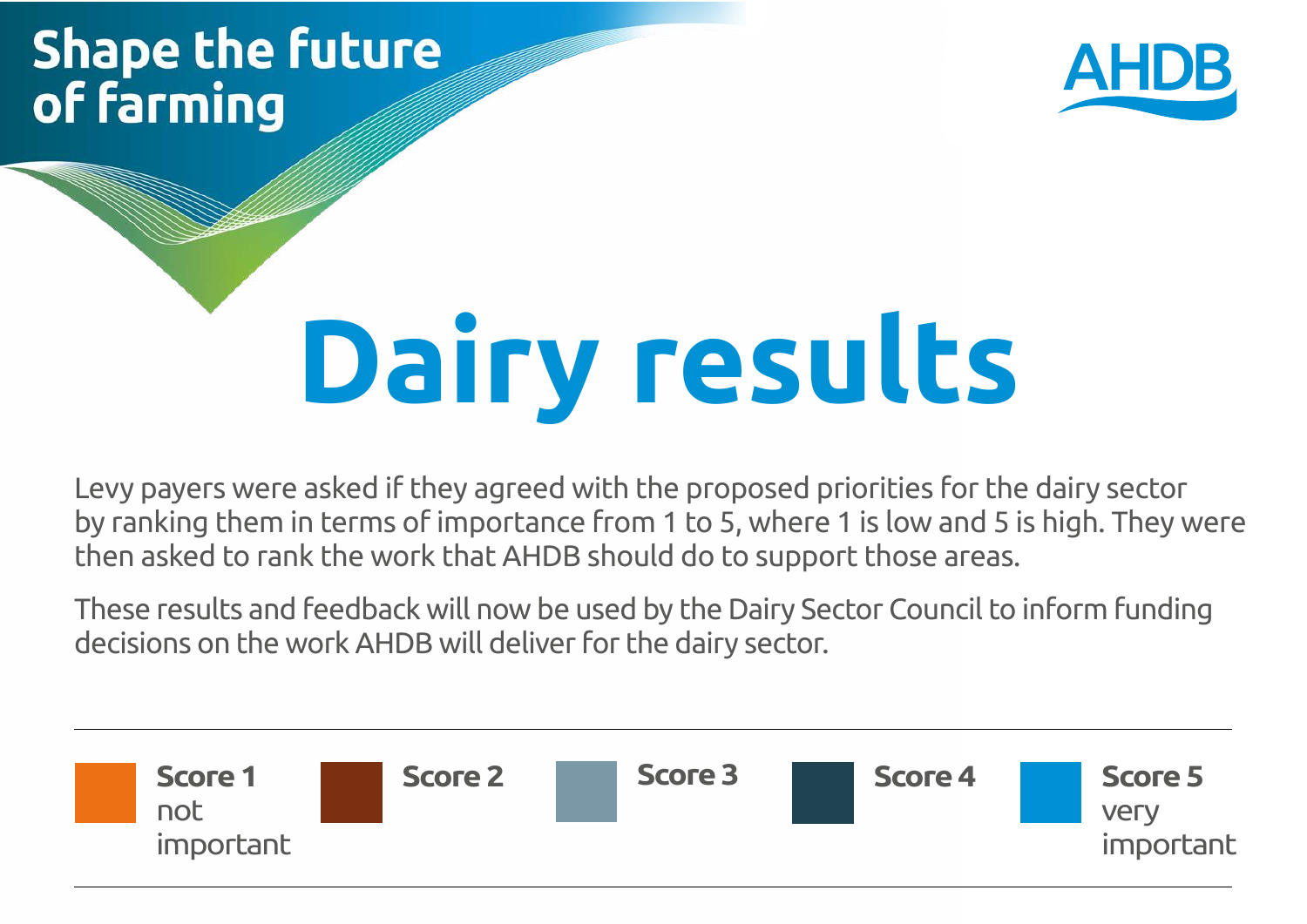## Priority A. **Building positive reputation for dairy farming and driving demand at home and overseas**

#### **Average scores**

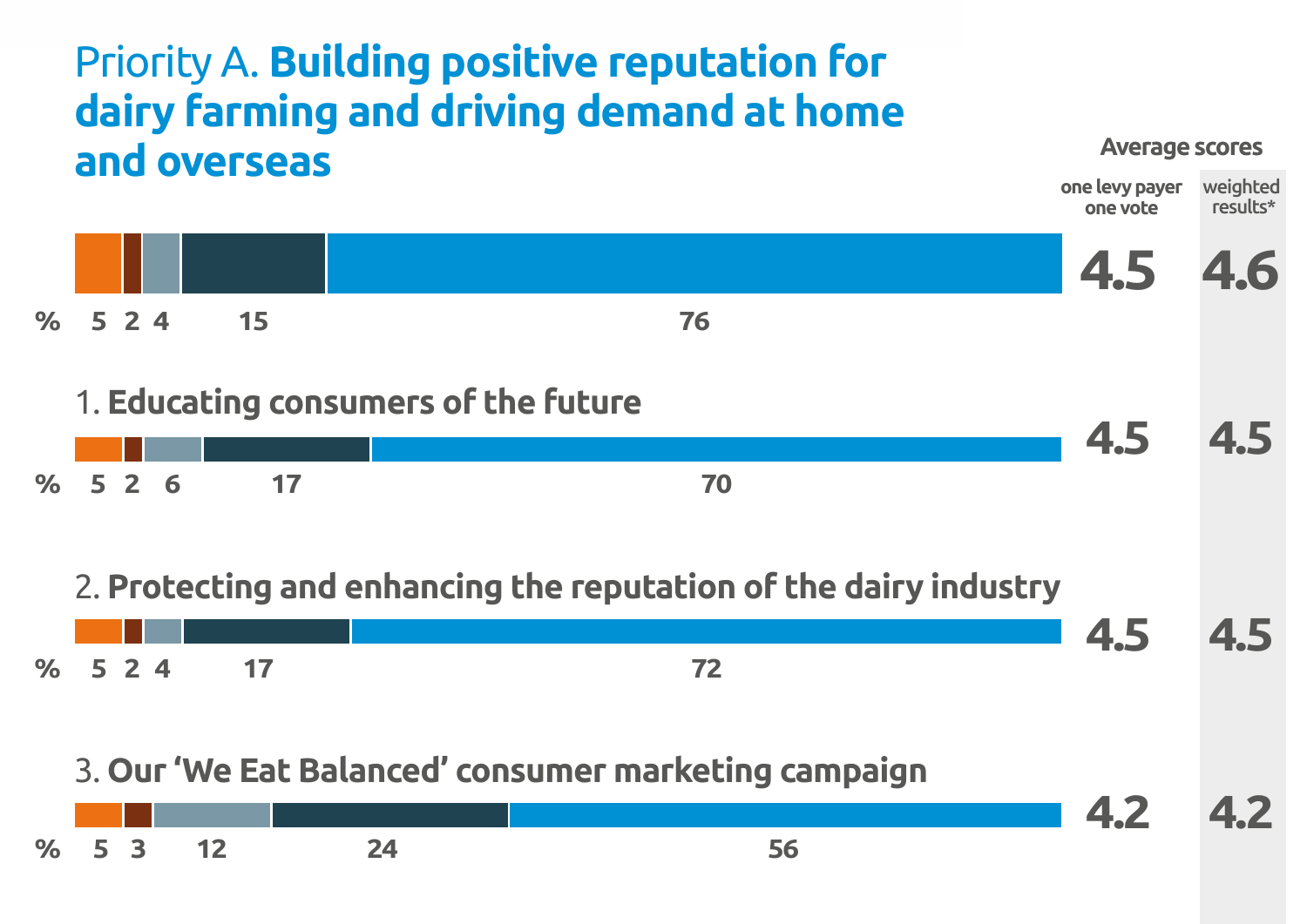#### 4. **How we promote dairy exports to overseas markets**





### 1. **Using market intelligence analysis**

|       |  |  | 3.8 3.8 |  |
|-------|--|--|---------|--|
| % 7 6 |  |  |         |  |

### 2. **Dairy breeding and genetics**

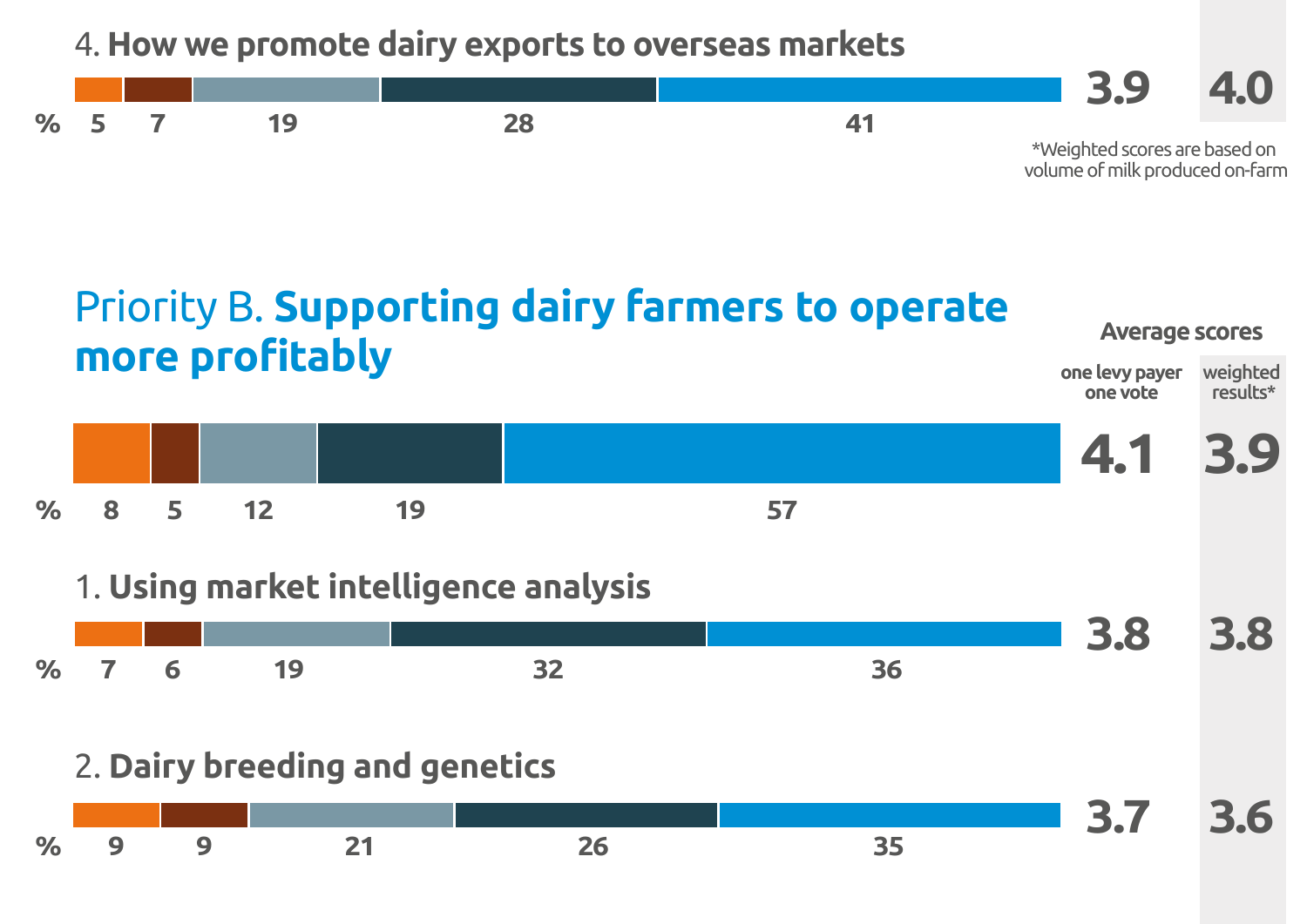

## Priority C. **Help farmers prepare for the future by driving animal health and welfare and environmental standards**



1. **Supporting the dairy industry to deliver sustainable change**



volume of milk produced on-farm

**one levy payer one vote**

**Average scores**

weighted results\*